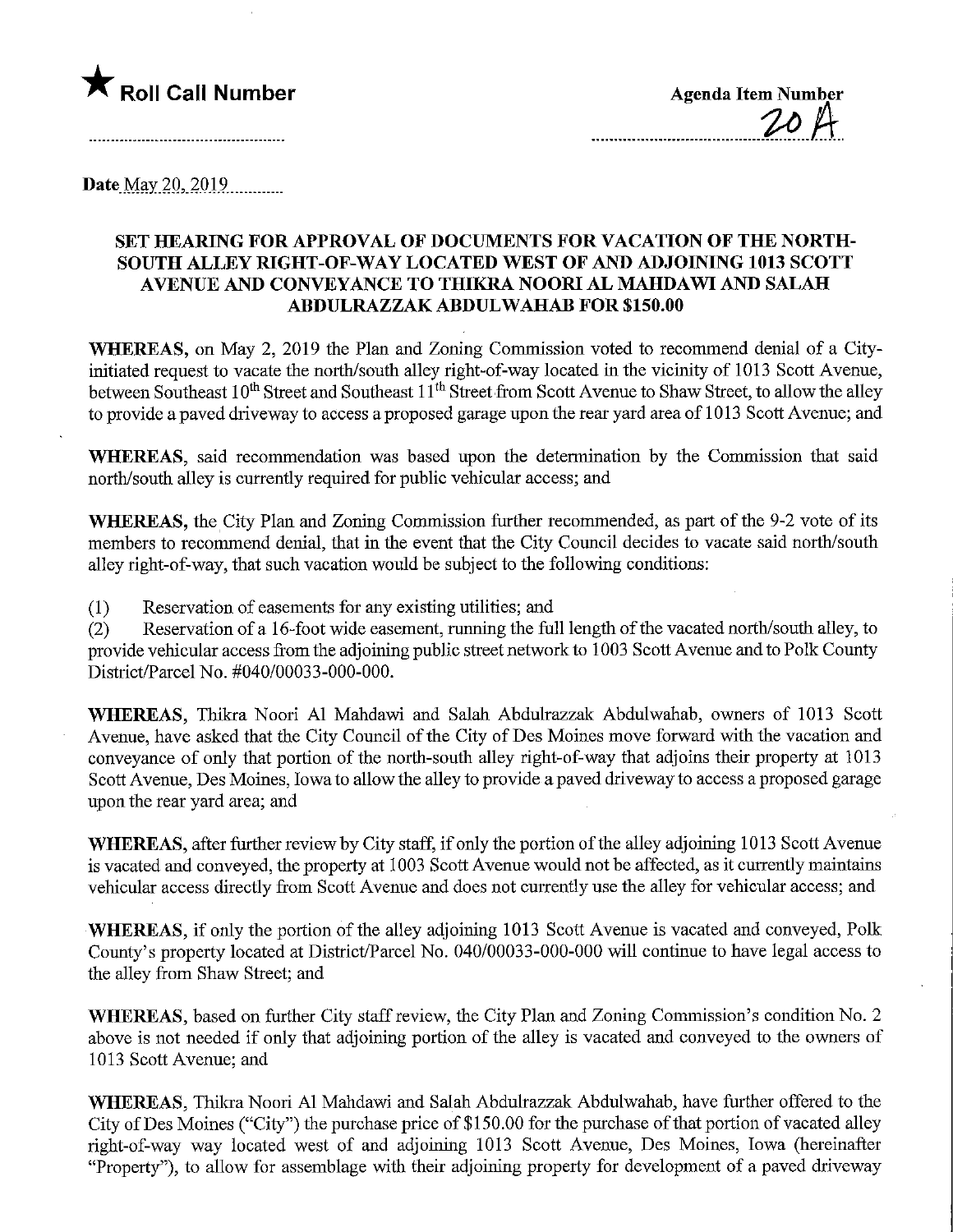

Date May 20, 2019.

access to access a proposed garage upon the rear yard area, which price reflects the fair market value of the Property as determined by the City's Real Estate Division; and

WHEREAS, the City has no known current or anticipated public need for the Property proposed to be sold, subject to reservation of easements therein, and the City will not be inconvenienced by the vacation and sale of said Property.

NOW, THEREFORE, BE IT RESOLVED by the City Council of the City of Des Moines, Iowa:

1. That the City Council of the City of Des Moines, Iowa, shall consider adoption of an ordinance permanently vacating the north-south alley right-of-way located west of and adjoining 1013 Scott Avenue, Des Moines, Iowa, legally described as follows:

A PART OF THE NORTH/SOUTH ALLEY RIGHT OF WAY IN BLOCK 3, ALLEN' S SECOND ADDITION TO DES MOINES, AN OFFICIAL PLAT, ALL NOW INCLUDED IN AND FORMING A PART OF THE CITY OF DES MOINES, POLK COUNTY, IOWA, AND MORE PARTICULARLY DESCRIBED AS FOLLOWS:

BEGINNING AT THE NORTHWEST CORNER OF LOT 10 IN SAID BLOCK 3; THENCE SOUTHEASTERLY ALONG THE EASTERLY LINE OF SAID VACATED NORTH/SOUTH ALLEY RIGHT OF WAY, A DISTANCE OF 120 FEET; THENCE SOUTHWESTERLY ALONG A LINE THAT IS PARALLEL WITH THE SOUTHWESTERLY EXTENSION OF THE NORTH LINE OF SAID LOT 10, TO THE WESTERLY LINE OF SAID VACATED NORTH/SOUTH ALLEY RIGHT OF WAY; THENCE NORTHWESTERLY ALONG SAID WESTERLY VACATED RIGHT OF WAY LINE, TO THE NORTHEAST CORNER OF LOT 1 IN SAID BLOCK 3; THENCE NORTHEASTERLY ALONG A STRAIGHT LINE TO THE POINT OF BEGINNING, AND CONTAINING APROXIMATELY 2,400 SQUARE FEET.

2. The City Council of the City of Des Moines, Iowa, further proposes to sell the vacated alley right-ofway, as legally described and to the grantees and for the consideration identified below, subject to reservation of easements for utilities therein:

Grantee: Thikra Noori Al Mahdawi and Salah Abduh-azzak Abdulwahab Consideration: \$150.00

Legal Description: A PART OP THE VACATED NORTH/SOUTH ALLEY RIGHT OF WAY IN BLOCK 3, ALLEN'S SECOND ADDITION TO DES MOINES, AN OFFICIAL PLAT, ALL NOW INCLUDED IN AND FORMING A PART OF THE CITY OF DES MOINES, POLK COUNTY, IOWA, AND MORE PARTICULARLY DESCRIBED AS FOLLOWS:

BEGINNING AT THE NORTHWEST CORNER OF LOT 10 IN SAID BLOCK 3; THENCE SOUTHEASTERLY ALONG THE EASTERLY LINE OF SAID VACATED NORTH/SOUTH ALLEY RIGHT OF WAY, A DISTANCE OF 120 FEET; THENCE SOUTHWESTERLY ALONG A LmE THAT IS PARALLEL WITH THE SOUTHWESTERLY EXTENSION OF THE NORTH LINE OF SAID LOT 10, TO THE WESTERLY LINE OF SAID VACATED NORTH/SOUTH ALLEY RIGHT OF WAY; THENCE NORTHWESTERLY ALONG SAID WESTERLY VACATED RIGHT OF WAY LINE, TO THE NORTHEAST CORNER OF LOT 1 IN SAID BLOCK 3; THENCE NORTHEASTERLY ALONG A STRAIGHT LINE TO THE POINT OF BEGINNING, AND CONTAINING APROXIAMATELY 2,400 SQUARE FEET.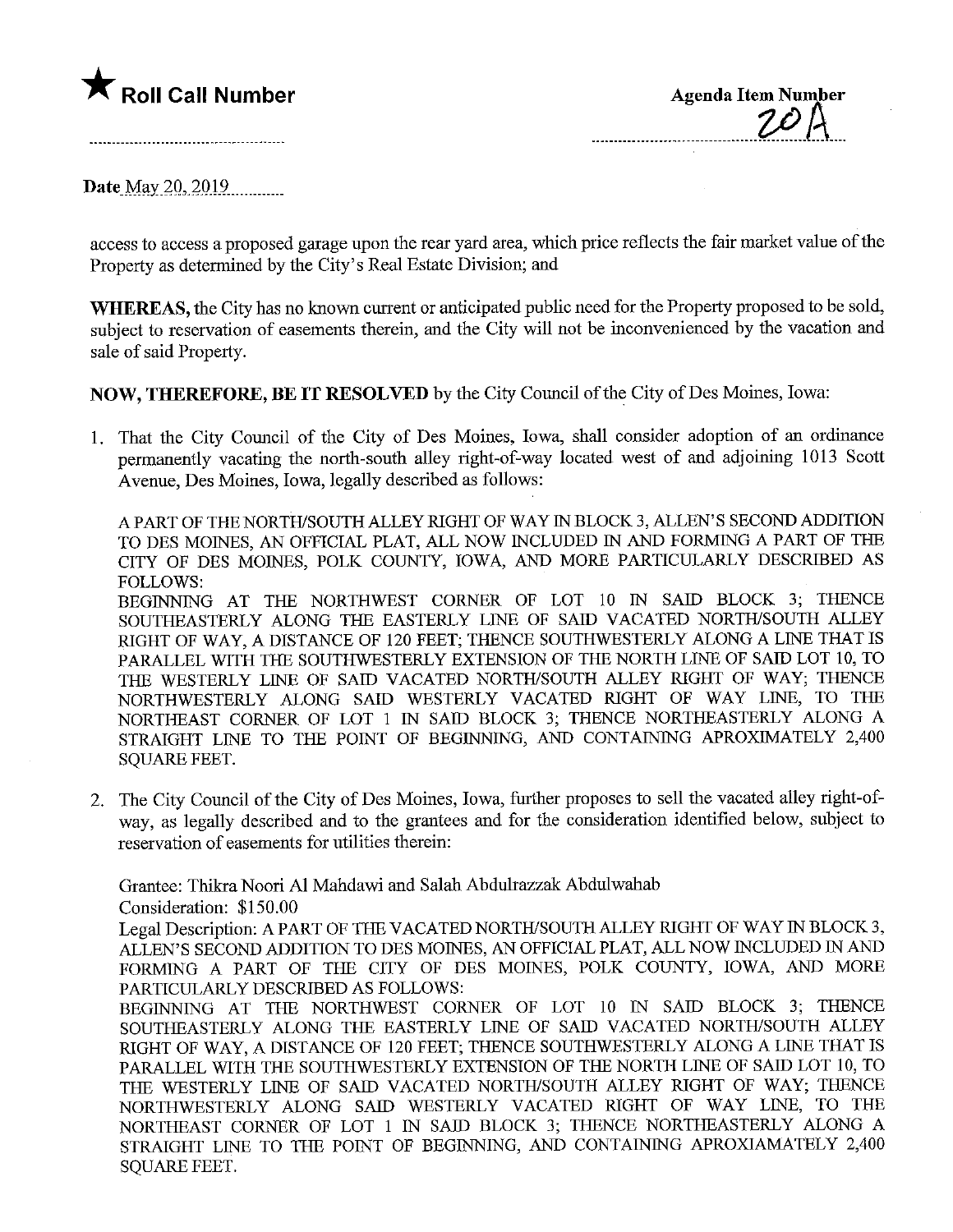

Date May 20, 2019

- 3. That the meeting of the City Council at which the adoption of said ordinance and the sale and conveyance of such alley right-of-way is to be considered shall be June 3,2019, said meeting to be held at 5:00 p.m., in the City Council Chamber, City Hall, 400 Robert D. Ray Drive, Des Moines, Iowa.
- 4. That the City Clerk is hereby authorized and directed to publish notice of said proposal in the form hereto attached all in accordance with §362.3 of the Iowa Code.
- 5. Non-project related land sale proceeds are used to support general operating budget expenses: Org EG064090.

Moved by to adopt.

APPROVED AS TO FORM:

Chn DiDonets

Ann DiDonato, Assistant City Attorney

| <b>COUNCIL ACTION</b> | <b>YEAS</b> | <b>NAYS</b> | <b>PASS</b> | <b>ABSENT</b>   | <b>CERTIFICATE</b>                                                                                                                                                                                                                                                                                                         |
|-----------------------|-------------|-------------|-------------|-----------------|----------------------------------------------------------------------------------------------------------------------------------------------------------------------------------------------------------------------------------------------------------------------------------------------------------------------------|
| <b>COWNIE</b>         |             |             |             |                 | I, DIANE RAUH, City Clerk of said City hereby<br>certify that at a meeting of the City Council of<br>said City of Des Moines, held on the above date,<br>among other proceedings the above was adopted.<br>IN WITNESS WHEREOF, I have hereunto set my<br>hand and affixed my seal the day and year first<br>above written. |
| <b>BOESEN</b>         |             |             |             |                 |                                                                                                                                                                                                                                                                                                                            |
| <b>COLEMAN</b>        |             |             |             |                 |                                                                                                                                                                                                                                                                                                                            |
| <b>GATTO</b>          |             |             |             |                 |                                                                                                                                                                                                                                                                                                                            |
| <b>GRAY</b>           |             |             |             |                 |                                                                                                                                                                                                                                                                                                                            |
| <b>MANDELBAUM</b>     |             |             |             |                 |                                                                                                                                                                                                                                                                                                                            |
| WESTERGAARD           |             |             |             |                 |                                                                                                                                                                                                                                                                                                                            |
| <b>TOTAL</b>          |             |             |             |                 |                                                                                                                                                                                                                                                                                                                            |
| <b>MOTION CARRIED</b> |             |             |             | <b>APPROVED</b> |                                                                                                                                                                                                                                                                                                                            |
|                       |             |             |             |                 | City Clerk                                                                                                                                                                                                                                                                                                                 |
| Mayor                 |             |             |             |                 |                                                                                                                                                                                                                                                                                                                            |